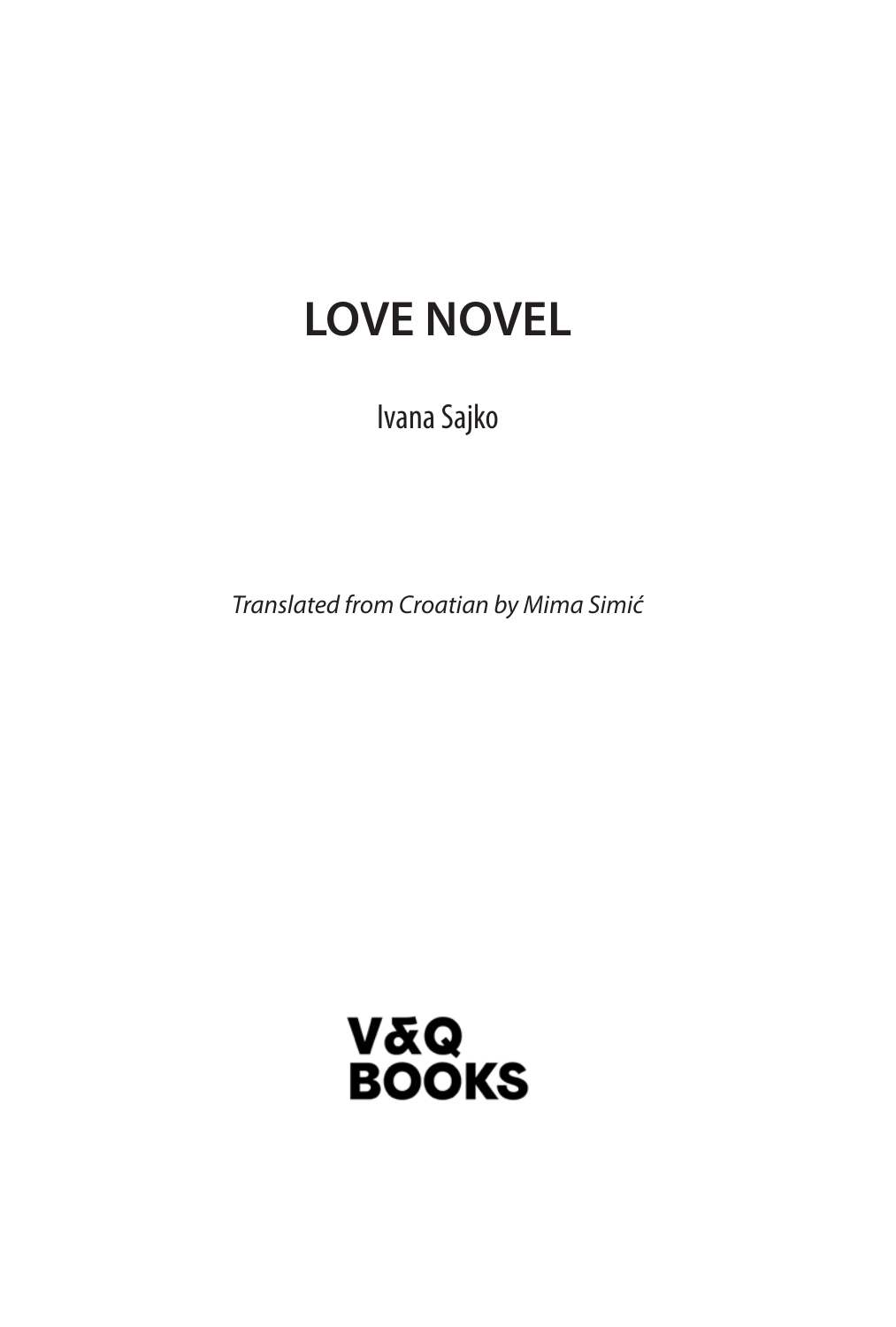

Co-funded by the Creative Europe programme of the European Union

V&Q Books, Berlin 2022 An imprint of Verlag Voland & Quist GmbH First published in the Croatian language as *Ljubavni roman*  by Ivana Sajko © Meandarmedia, Zagreb 2015

Translation © Mima Simić Editing: Katy Derbyshire Copy editing: Angela Hirons Cover photo: Unsplash Cover design: Pingundpong\*Gestaltungsbüro Typesetting: Fred Uhde Printing and binding: PBtisk, Příbram, Czech Republic

ISBN: 978-3-86391-330-4

www.vq-books.eu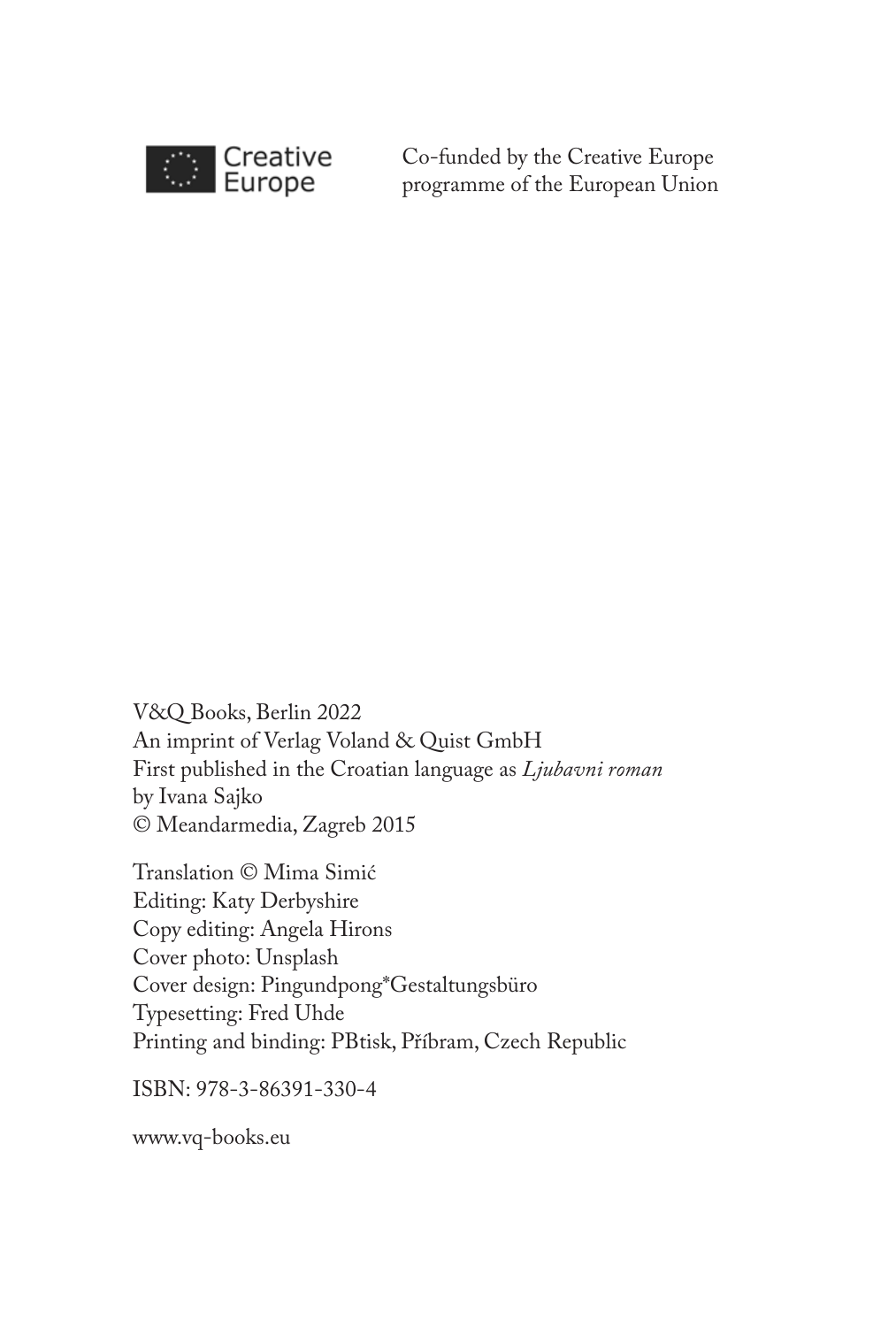This book was written in Graz, Pula and sometimes Zagreb, with the generous support of Kulturvermittlung Steiermark, and thanks to a Jean-Jacques Rousseau fellowship. I wish to thank Luise and the ghost of Cerrini, who watched over our temporary home, as well as Tomi and Ivana, who graciously let us use theirs. With the greatest tenderness, I dedicate this book to Yves, and to the loved ones around him.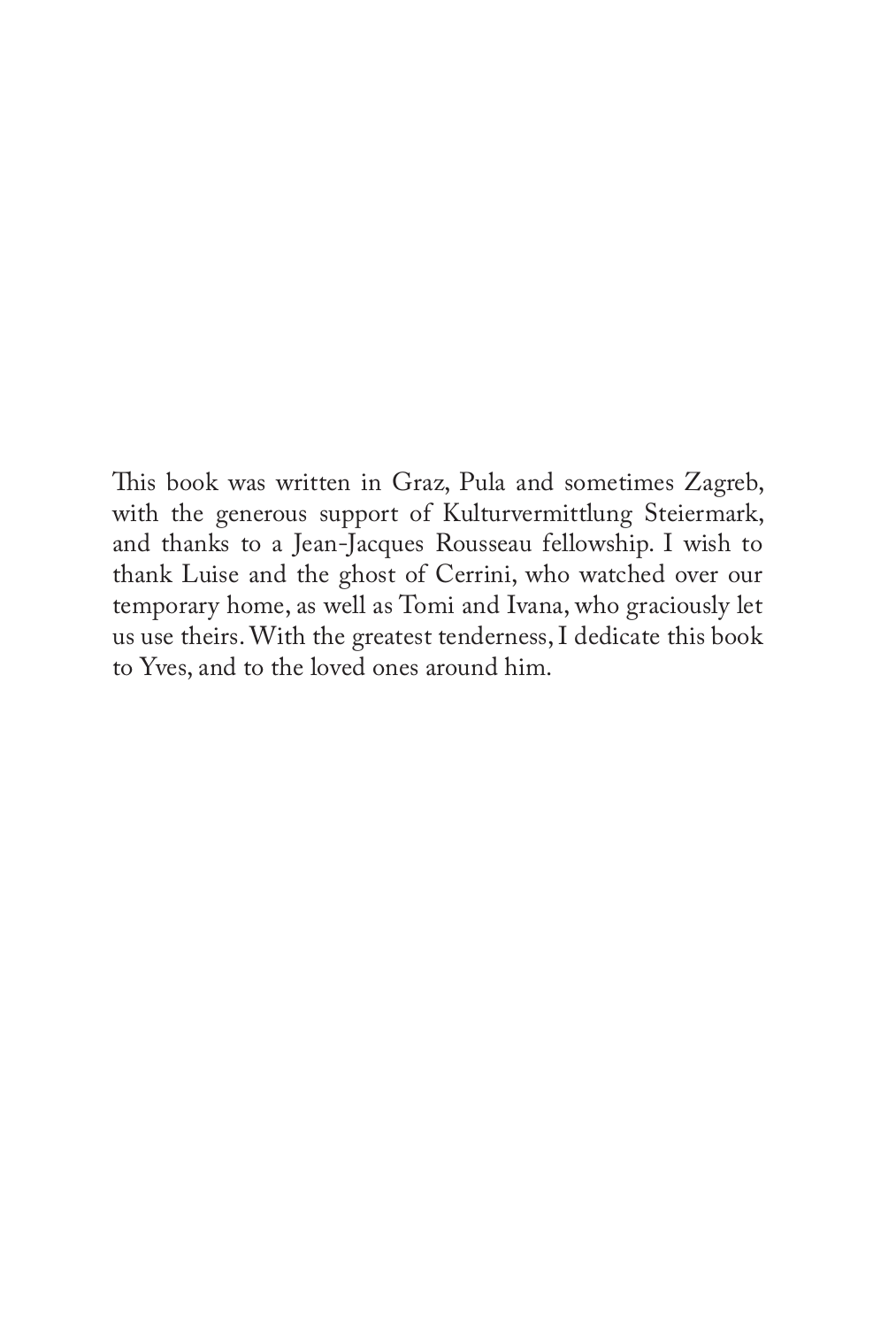**1**

WORDS, WORDS, WORDS, he screamed at the top of his lungs; the first thing that came to his mind when he finally managed to cut through her breathless sentences – he didn't even try to understand what she was actually saying; her hot breath against his ear had woken him up with the irritating persistence of an alarm clock, and he wanted to crush it with his fist, so he roared words, words, words, like a man who couldn't bear the ringing any more, like a man who, to tell the truth, could no longer bear her nearness either, her mouth, the hot steam it oozed; he roared with the force of a scorched man, as if she'd burned him, and for a moment she thought the roar would bring the walls down, so she cowered, covered her head with her hands, dug her fingers in her hair and squeezed her eyes shut 'til it hurt, reacting like a typical female, typical by his standards, meaning excessive, hysterical and self-destructive, since she deliberately pulled her hair out, deliberately curled up in the pose of a crushed alarm clock and forced tears to her eyes as if to take revenge on him with this classic scene of domestic violence. She staged it in a second, lifting her weeping face towards him, towards the ceiling, towards the sky, and protecting herself with her fists full of tufts of pulled-out hair.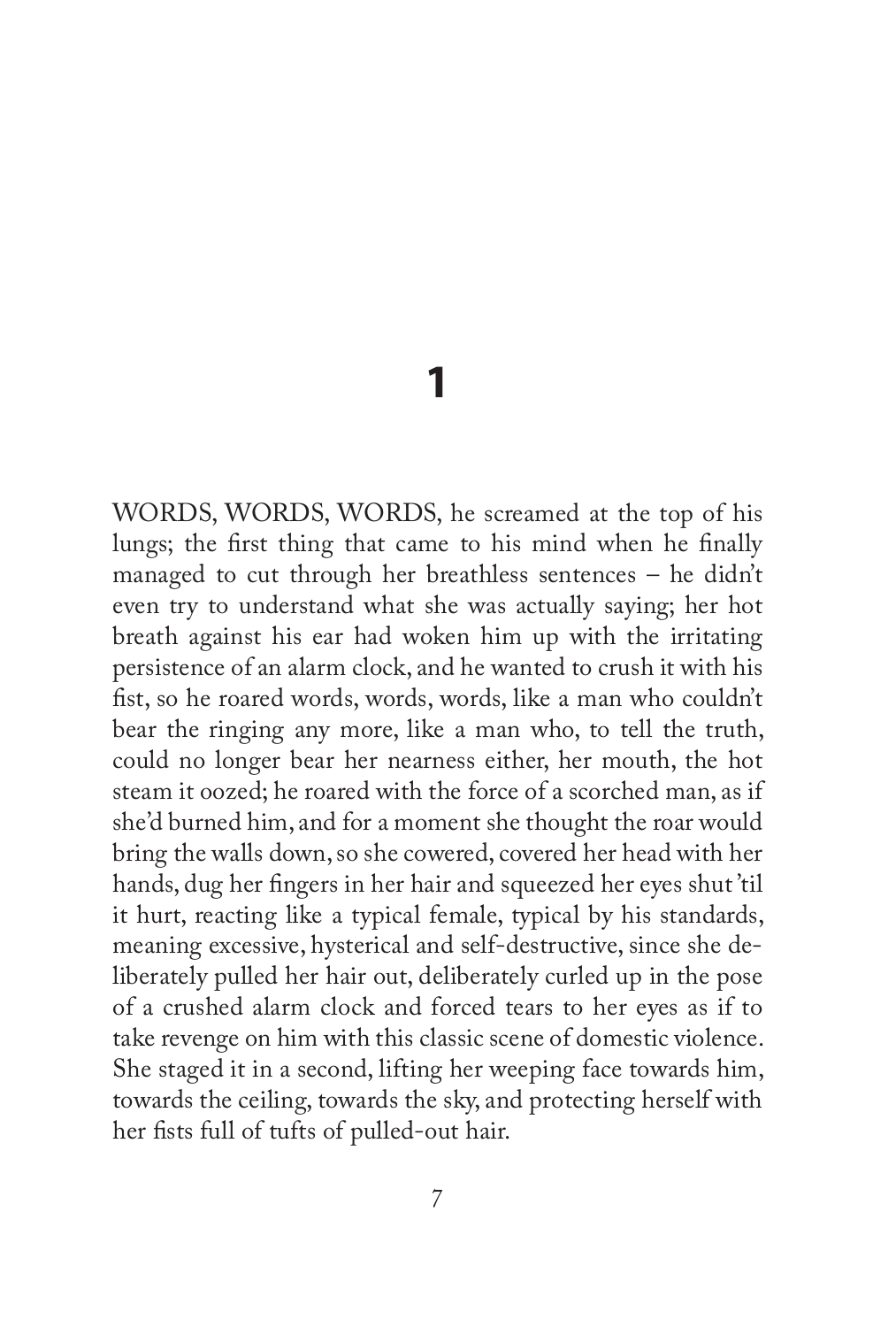It didn't impress him.

It didn't suit her either.

She's capable of coming up with something far more disgusting.

Just opening her mouth would do it. But he won't let her.

He stirs like a volcano, lava boiling in his cheeks; he raises his hand in a frenzy, he raises his hand, he raises his hand and… he stops himself, because the blow would hurt her more if it were shaped into a word, a thunderous and meaningless word that thrashes in all directions and won't be drowned out, and so again he hollers words, words, words, and indeed words are now thundering around the room, throughout the whole flat, or to be more precise, the cramped two-room apartment they're renting at too high a price, so that most of their eruptions could be explained away by the fact they're once again late with the rent. Demoralising, but true.

She'd imagined them in more relaxed circumstances, and with much more floor space.

He admitted that she'd drawn the shittiest straw.

But better not to revisit that topic.

Not now. Because the words are in the room.

Words comparable to quicksand. Crumbling between their teeth, getting crushed into slimy sand, slipping from their lips like muddy bubbles with no meaningful content. Dripping down their chins. They should both look in the mirror and commit the image to memory. To make them sick of it. But they won't. They'd rather keep the mud gurgling until they run out of oxygen, until their last bubbles dribble down to the floorboards and they finally mop them up; they can't live in a pigsty, after all. Only then will they glance at themselves in the mirror, wipe the secretions off their chins and the smudged mascara from their eyes, comb their hair, fix their clothes, inhale, exhale, and expire. You might indeed say: they'll expire in yet another death,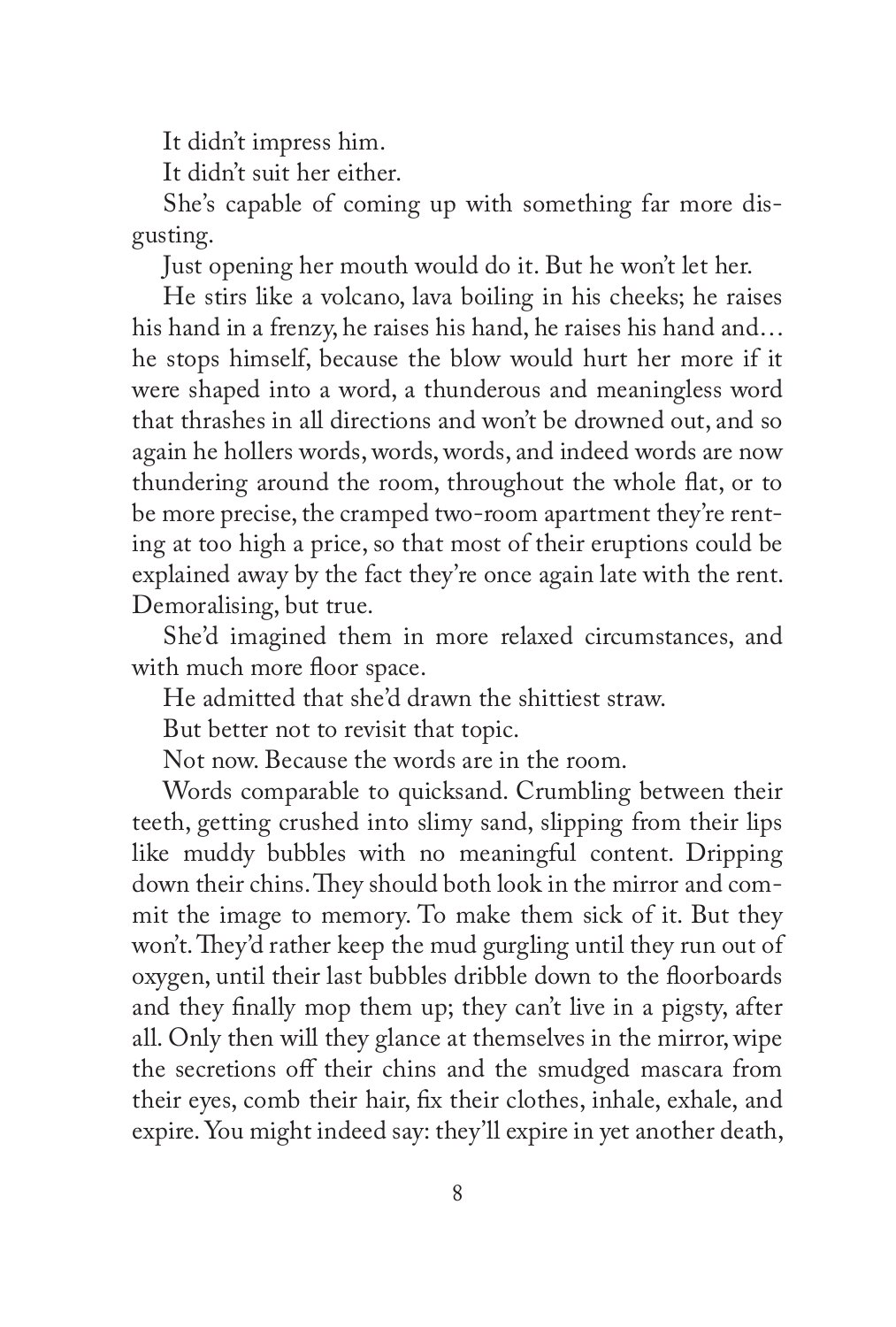a tragic case of drowning in the bullshit they regularly step in, like true and passionate suicides. But she won't be the one to reach for the mop first, no she won't; she'll let the mud form a crust on the floor for him to see what his words, words, words really look like, up close.

But surely he must be aware of how stupid it is to be repeating words, words, words, without actually saying anything; and just demonstrating that every word is meaningless, and too loud, besides? Isn't he, in fact, trying to convey that they no longer have anything to say to each other and that there was no justifiable reason to wake him from a dream, a well-deserved dream, mind you, with which he'd been trying to cure his unyielding exhaustion, his cursed frantic life with its impending rents that make him age ten years in a month; and just look at him; he's already a hundred, two hundred, three hundred, it's been too much for way too long now, and if she really wants to know, he too had imagined more relaxed circumstances, quiet afternoons of digesting his dinner on the couch, dozing off with his feet resting on the coffee table and waking up during the evening news; he'd imagined things would take care of themselves, or at least that he wouldn't feel guilty if they didn't, and he really didn't expect random acquaintances to be asking concerned questions about his health because he seems so exhausted, withered and fucked up, because he looks like he has a tumour and not just a woman, this woman who always fights back twice as hard, as if to say: man, you sure drew a shitty straw, too. The shittiest. And then she adds that no one would ever love him as much as she loves him. He'd better remember that.

Nobody.

Ever.

As much as me.

He can't stand it any more. He can't handle such a high concentration of contradictory sentences, without going crazy or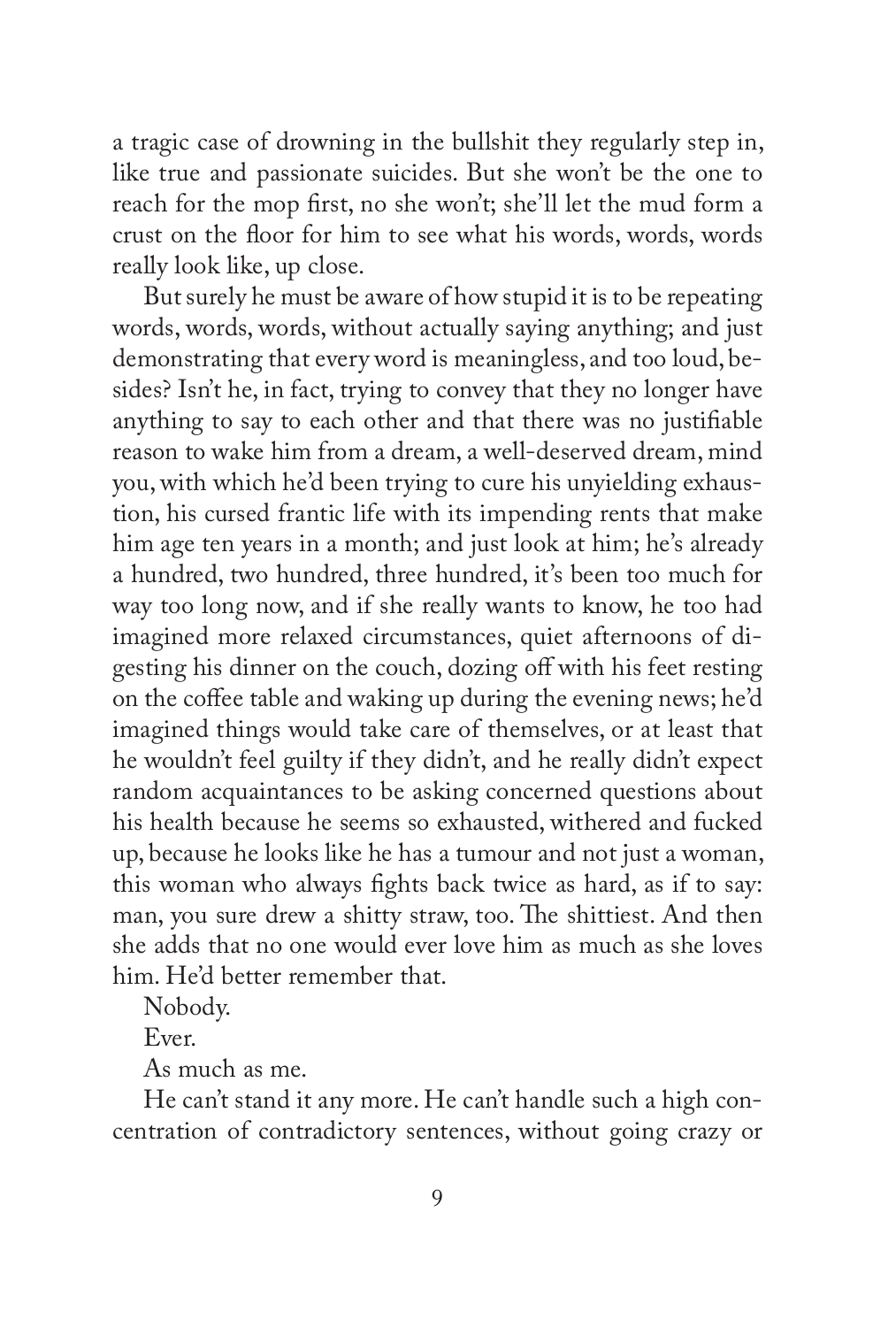getting plastered. He needs to get some sleep. He needs to crawl into the fold of the couch, urgently; disconnect, reset himself, and forget she's nearly killed him with her love again. Indeed, he does this regularly; he falls asleep like a sick man, he curls up around an imaginary tumour and blankets himself with a grimace of ill humour. And she sees the silent pain pacing across his face, she saw it moments ago and felt sorry for him, he looked like he needed an ambulance so she decided to walk over to him, stroke his hair and whisper to him that, just below their window, a pair of sparrows were building a nest; she wanted to share this beautiful image of love, birds' devotedness, nature's balance, or something like that, and tell him it's a sure sign that spring is coming and the heating bill might be lower from next month. She wanted to tell him one thing, but he heard something different, and he raised his hand and roared words, words, words, and she lifted her face to the sky with the same expression he'd had until a moment ago; she thought of the sparrows, frightened, flying out of a treetop, and then she stood up, shook the tufts of hair from her hands, ran to the other room and slammed the door as hard as she could.

She didn't mean to do this, but now it's too late. The child is already standing up in the cot, afraid. The baby thought it was all a dream, of an earthquake or a volcanic eruption, but then the room shook for real. The child looked at her as if seeing her for the first time, and she pulled the tiny body into her arms, whispering it was safe, that Mummy had come, Mummy's here, and yet this still didn't sound like particularly good news. But the child has no choice and huddles close to her, or rather, she huddles up to the child, rocking them both and repeating that everything is all right, it's just a draught shaking the furniture and slamming the doors. Look out the window and you'll see the wind bending the branches.

All this will pass, she tells the child.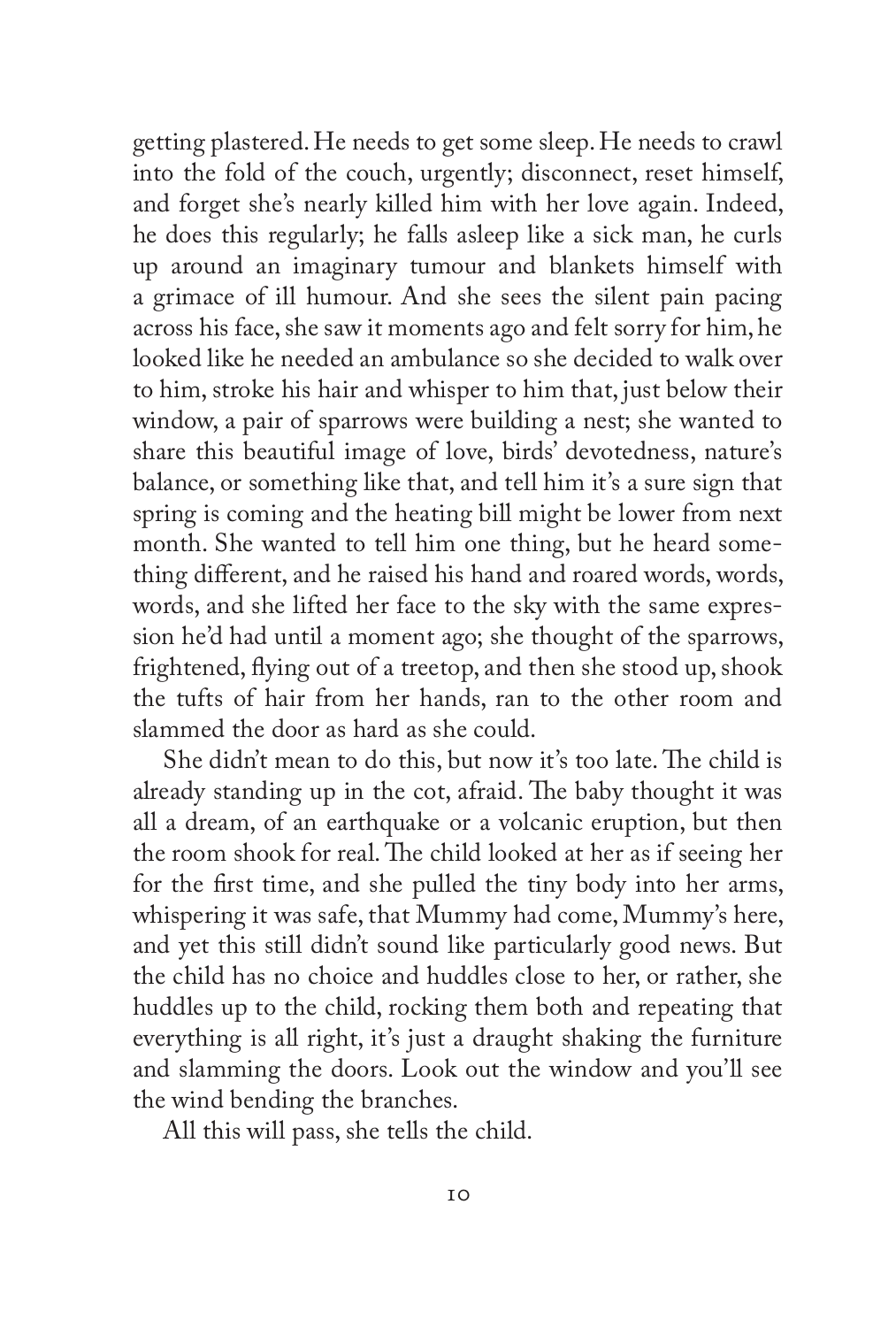Someday we'll laugh at all this.

We'll only remember the little things; the view from the window, the spring snow and other small wonders. The way an empty nest swayed in the bent cypress tree on the other side of the windowpane, and how the sparrows fluttered across the car park. They'll remember the white image of that car park, and the slope with frosted fruit trees, and the kindergarten run by the nuns from the nearby convent. The nuns would come out, wrapped in scarves and long coats, with shovels to clear the snow from the garden paths, and then, like a funeral procession, one behind the other, they'd walk back towards the chapel.

Listen to them sing.

She explains to the child that the nuns also have a child, called Jesus. Every day they pray for his health, they decorate him with dog daisies, they wipe the dust off his pedestal, and coat him with marble polish, because Baby Jesus cares for those who serve him; he protects the poor, the sick and the downtrodden, and he teaches them to endure hardships with a smile and to keep believing that someday their troubles will disappear. Someday the kingdom will be ours.

Maybe when you're grown up?

The child listens patiently as she talks about Jesus in the same way she talks about gravity, electricity, and dolphins. And it doesn't matter that she knows nothing about either physics or electrics, that she's never seen a dolphin, or that she doesn't believe in Jesus – what matters is that it sounds like a fairy tale.

And then the bells ring out.

It's time for Mass.

At the third stroke, he opens the door quietly. He doesn't come in. He's afraid he'll step into some shit on the floor again. He watches them from behind and imagines walking over to them, stroking the child's hair, putting a conciliatory hand on her shoulder, and she'll tilt her head and run her cheek across